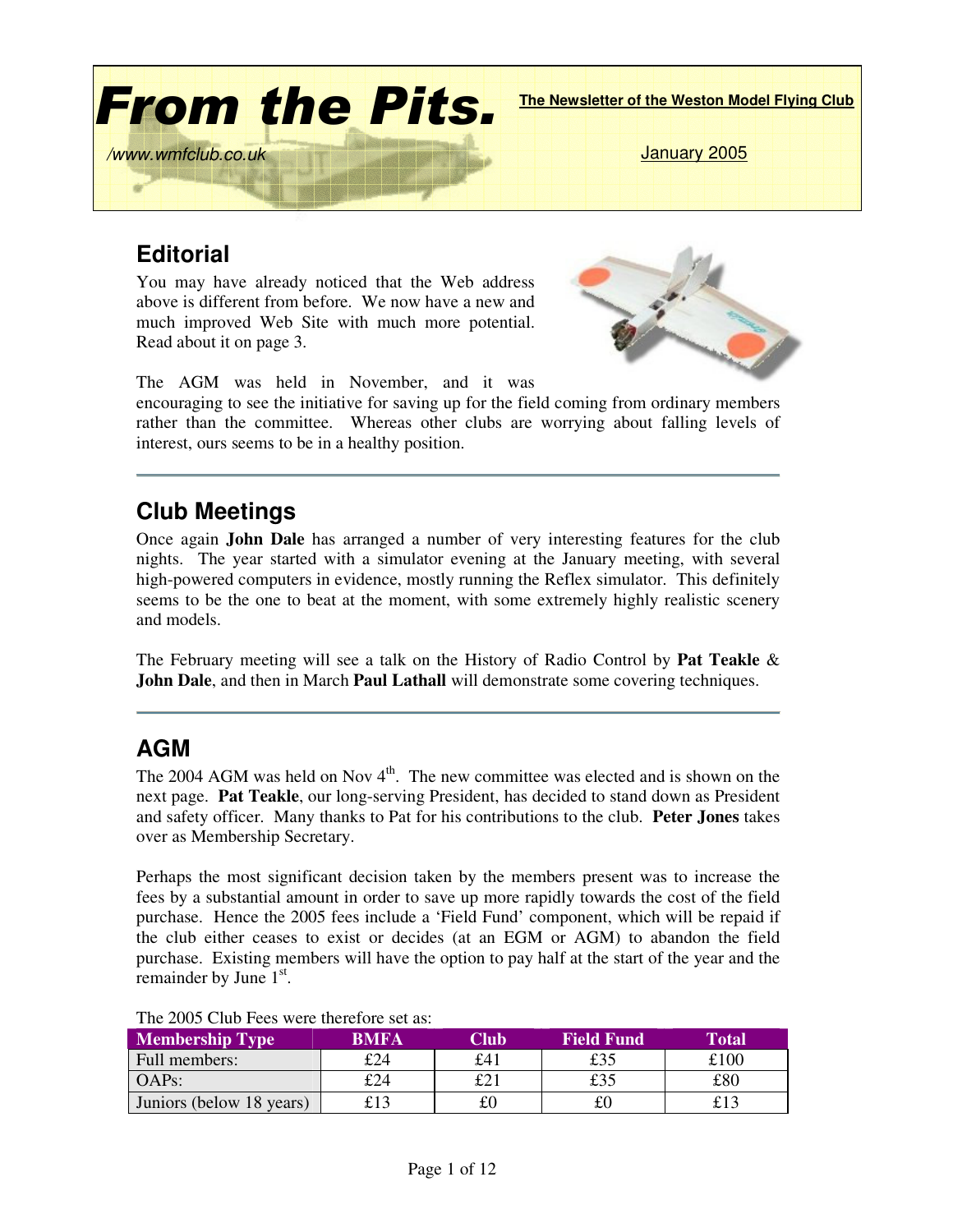| <b>Title</b>          | <b>Name</b>        | <b>Phone</b> | <b>Email Address</b>           |
|-----------------------|--------------------|--------------|--------------------------------|
| Chairman              | Mike Pope          | 01934 516869 | n/a                            |
| Vice Chairman         | Kevin Aldridge     | 01934 853159 | kevin.aldridge@talk21.com      |
| Hon. Secretary        | Ian Armstrong      | 01275 392995 | iarmstrong@cix.co.uk           |
| Hon. Treasurer        | Steve O'Brien      | 01934 877047 | sjo@globalnet.co.uk            |
| Membership Sec        | Peter Jones        | 01934 863547 | pijones@btinternet.com         |
| Social Chairman       | Ron Bebe           | 01934 838131 | ron@rbebe.freeserve.co.uk      |
| Social Assistant      | John Dale          | 07968 455810 | jdtowers@msn.com               |
| <b>Safety Officer</b> | Paul Lathall       | 07977 412615 | plathall@hotmail.com           |
| <b>Safety Officer</b> | <b>Terry Davis</b> | 07973 332735 | terry.davis@dsl.pipex.com      |
| <b>Safety Officer</b> | Robin Muir         | ?            | robinmuir.homestead@virgin.net |
| <b>Safety Officer</b> | Mike Pope          | 01934 516869 | n/a                            |
| <b>Safety Officer</b> | Roger Moore        | 01934 627400 | n/a                            |
|                       |                    |              |                                |
| Club Examiner         | <b>Terry Davis</b> | 07973 332735 | terry.davis@dsl.pipex.com      |
| Club Examiner         | Paul Lathall       | 07977 412615 | plathall@hotmail.com           |
| Club Examiner         | Mike Adams         | 01934 516237 | n/a                            |

# **2005 Committee**

# **Safety**

**A reminder of some of the current safety rules & conventions:**

- Mobile phones are not allowed anywhere on the field.
- Helicopters and fixed-wing should only be flown together by specific agreement of all pilots involved. Normally they will be flown in separate sessions.
- No flying in or over the pits is allowed at all. This includes electric models and helicopters practising hovering.
- Landing towards the safety fence is allowed providing any go-around is well clear of the pits & cars.

# **Clubman of the Year**

As usual at this time of year the 'Clubman of the Year' trophy is decided by a secret ballot at the AGM and awarded to the club member who has done most for the club in the past 12 months. This year's very worthy winner was **Ivan Steerment**, who has put a large amount of time and effort into mowing the grass as well as donating a number of items to the club and organising barbeques.

# **Combat Event**

Another combat event was held on Jan  $2<sup>nd</sup>$  similar to the one reported in the last newsletter. Once again the winner was **Peter Spragg**, who seems to be getting rather good at this sort of thing, despite only having started flying fixed wing about 6 months ago!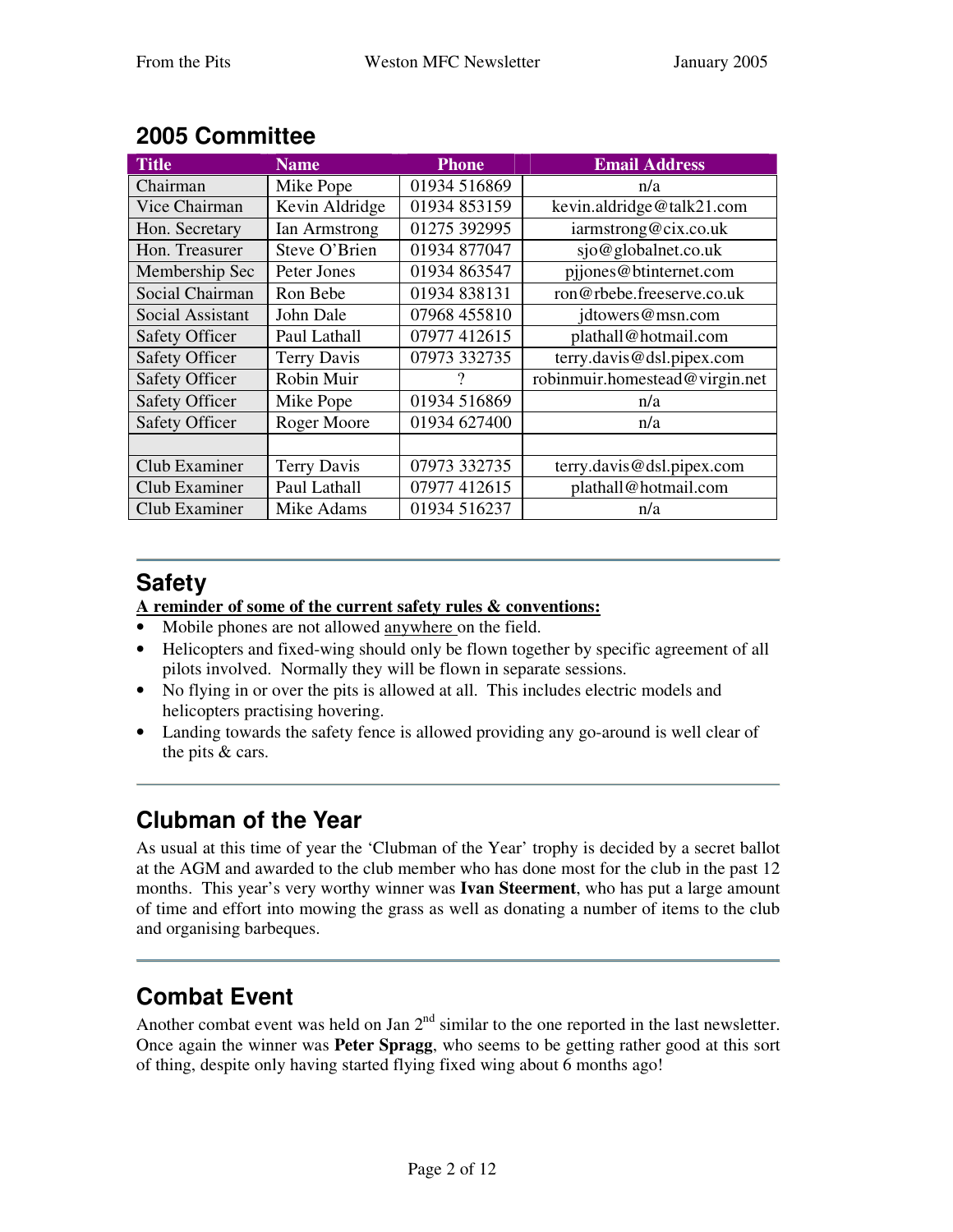### **New Web Site**



The maintenance of the club web site has recently been taken over by **Kevin Steerment** and has undergone a sweeping revamp. As part of the re-organisation the site has been moved and renamed **WMFClub Online**. It can be found at **www.wmfclub.co.uk** Kevin runs his own web design company KRSDesigns.co.uk and has given the club site a very professional look. At least 60 hours work went into it!

As well as the original content the new site has a few brand new features. The Forum section is an interactive 'chat' area where you can exchange views on any subject of your choosing. Before you can post a message you must register on-line, but anyone can register for free and it only takes a minute.

|                                                                                                  |                                                                                                                                                                                                | 1.417.417.71                     |
|--------------------------------------------------------------------------------------------------|------------------------------------------------------------------------------------------------------------------------------------------------------------------------------------------------|----------------------------------|
|                                                                                                  |                                                                                                                                                                                                | Het legged in [Legin - Register] |
|                                                                                                  | - Search Bo Member List 13 Teday's Pasts 10 State 30 Gallery                                                                                                                                   | Back to: 12                      |
|                                                                                                  | WHITE Forums in General Chit Chat Discussion in NEW WEB SITE                                                                                                                                   |                                  |
| vertable Vertise   Subpcybe   Add to Fanourted                                                   |                                                                                                                                                                                                | Hey Tops:<br>1 BancFull          |
| <b>Radborn</b>                                                                                   | Subject: NEW: MED SITE                                                                                                                                                                         |                                  |
| Ganry<br><b>Suites Flyer</b>                                                                     | parted on 19-12-2004 at 07-19 PM                                                                                                                                                               | -                                |
| . .                                                                                              | <b>NEW WEB STE-</b>                                                                                                                                                                            |                                  |
| Pastei Z.<br>Registered: 19-12-2004<br>Member Is Offine                                          | Like the new yeb site - what do other members think.                                                                                                                                           |                                  |
|                                                                                                  | <b>PERSONAL COMMUNICATION</b>                                                                                                                                                                  |                                  |
| Ease<br>Nanobie                                                                                  | posted an 19-12-2004 at DV-50 PH                                                                                                                                                               |                                  |
| Postar I<br>Registered: 19-12-2004<br>Member Is Offine                                           | Has potential, will be better when there's a fee more of us here. Rather like the tyrng held today, only 4 members<br>an a bright sunny Surviey!                                               |                                  |
|                                                                                                  | <b>BURGET BROOK COOL</b>                                                                                                                                                                       |                                  |
| Administrator<br>inger Administrator<br><b>*********</b>                                         | pouted on 22-12-2004 at 04:41 PM                                                                                                                                                               |                                  |
|                                                                                                  | Slad You like it, Cillians to hear all your slees suggestions and concenents and if by make it an even better place!<br>Its also nice to see members starting to use and understand the forum. |                                  |
| Pastei 4<br>Registated: 21-11-2006<br><b>JACASSIN</b><br>Mezten-zuper-Mare<br>Pletcher 12 Office | KRSDezignz.co.uk                                                                                                                                                                               |                                  |

There is also a 'For Sale' area where you can upload your own adverts, and a Gallery where you can similarly upload your own photos. The new site has the real potential to be a parallel club community and very useful information source, but it needs your support. If you have internet access, and most people do these days, take a close look at the web site and join in.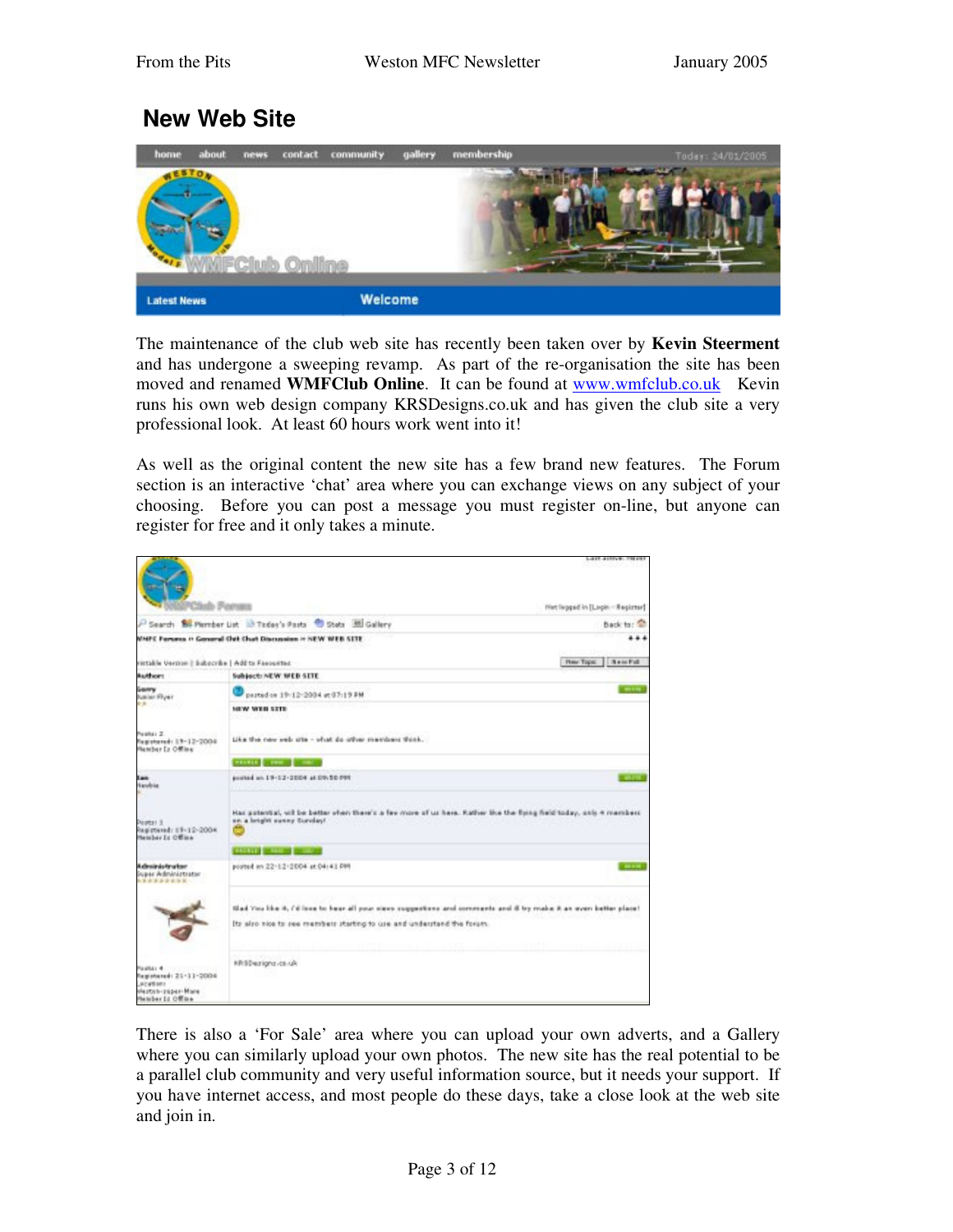

Web Site 'For Sale' page Web Site 'Gallery' page

### **Wot's This?**



A slightly unusual view of an Acro-Wot, courtesy of the camera of Jason Streeter.

## **Animal Farm**

The unfortunate consequence of renting 1/3 of a field from a farmer is that he is at liberty to put animals in the other 2/3. Unfortunately, but not altogether surprisingly, animals don't really recognise a flying patch for what it is,

and hence we have had to contend with both sheep and cattle wandering over the patch. Hoof marks and large amounts of animal muck don't exactly make flying easy or pleasant.



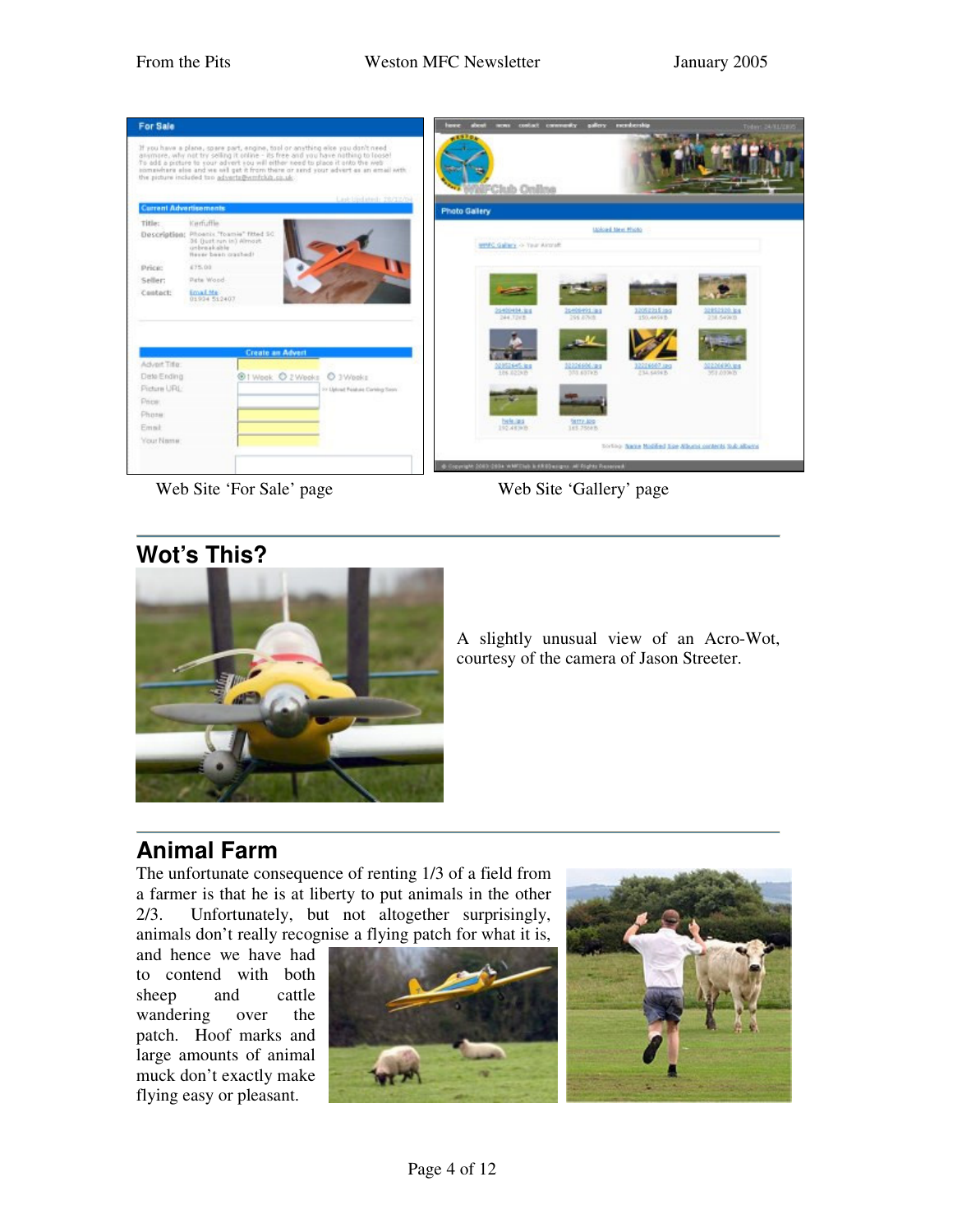# **Repair or Replace??**

OK, you've crashed. So what are you going to do about it?

The choices boil down to two basic courses of action. Buy a new aircraft (what a cop out, donate the money to the Flying Field fund instead!!) or repair what you've got, however bad it looks!

Having dumped my Kite nose first at some speed (50 mph??) I didn't have high hopes of anything more than a bag of bits to light the fire with. Thanks to Ivan for finding it and helping me gather the bits! However, ever the optimist, when I got home I had a closer look and decided that I could do something with them.

The wings looked repairable but with nothing to strap them to they weren't going to be of much use, so I decided to start with the fuselage.

I laid the bits out and had a closer look (See photo) to determine and write down what to do. The parts fell neatly into two categories; those that needed (and were easy) to be replaced and those that could be repaired. So, from front to back -

### *Replace*

Spinner – was squashed, buy another Cowl – was shredded, buy another

Engine back-plate – OS 46FX needle valve became detached, obtain a new back-plate Engine bearer – broken in crash, buy a new one

Firewall – shredded in crash, make a new one

Fuel tank – ruptured by clunk, buy a new one

### *Repair*

Throttle link – provide a new inner and re-glue the rear outer support Undercarriage – straighten the nose wheel leg Fuselage – front end broken, shorten back to sound wood Fin – re-glue into original slot

### *To Work*

I rang Flair Products (the new distributor of the ATS Kite) and ordered a new cowl and 3\8" firewall (other parts were sourced through Dave at Weston Super Models). Whilst waiting for delivery of these items, I sanded and glued the fin back into its original slot and started to redesign the front end. The objective was to end up with a sound square front to the fuselage with the minimum removal of material.



Measuring from the first fuselage former, I estimated that I could achieve a length of 10.5cm (4¼") in front of the former. Measuring along each edge of the fuselage sides from the former enabled a line to be marked on the outside of the body ready for surgery!

Taking a hacksaw in one hand and a deep breath, I started sawing and a few seconds later had a shorter body, more or less square at the front. A few minutes with a Permagrit tool and an engineer's square and the front end was nearly finished. The saw cut hadn't quite

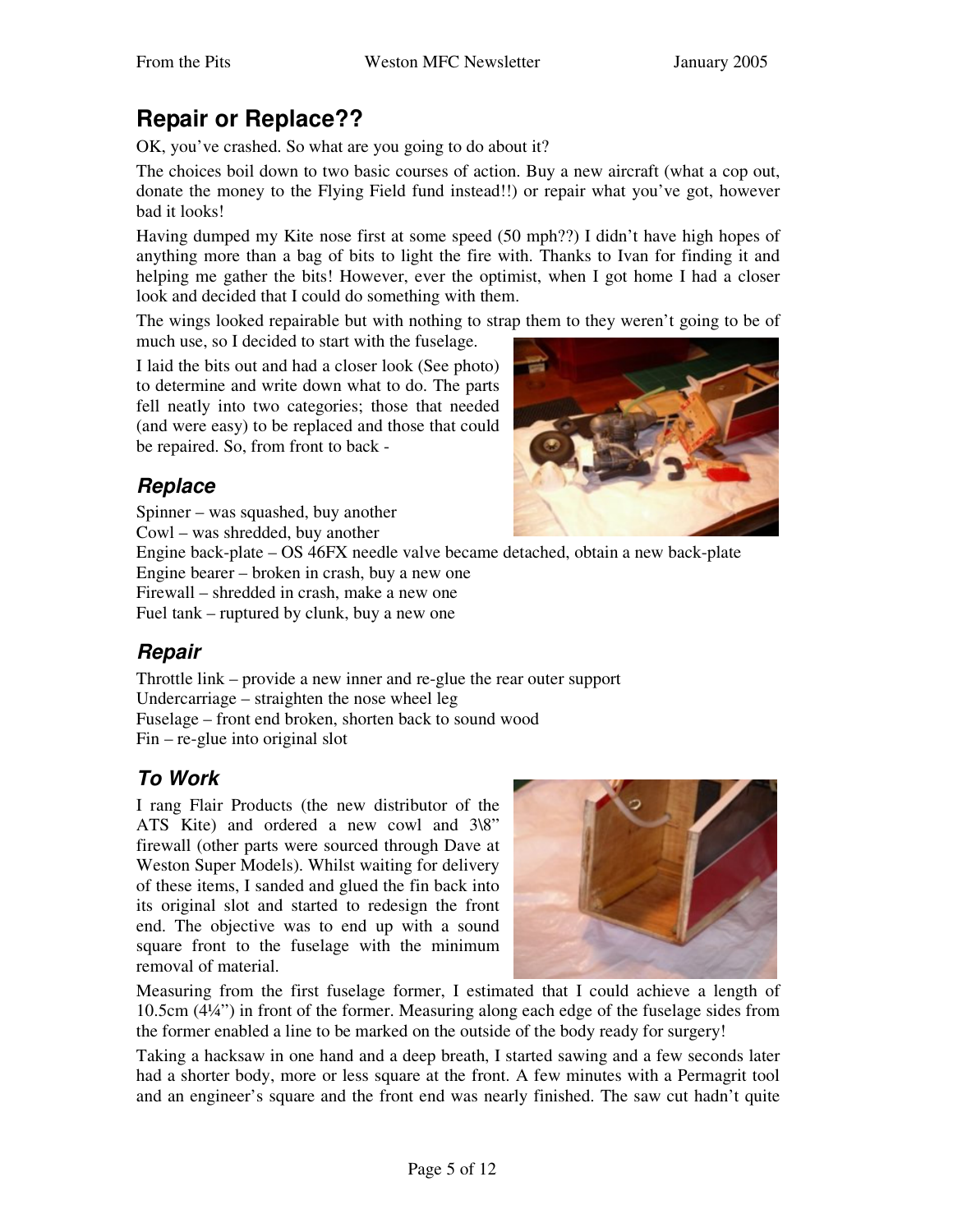removed all the distressed wood on the starboard side. A quick mix of epoxy resin pushed in and smoothed off soon fixed that. (See photo) At the same time, a glued joint along the bottom port side of the fuselage (where the covering has been stripped) was epoxied and clamped till cured.

#### *What to hang the Engine On*

In the meantime Flair's prompt service had supplied the cowl and firewall. Problem! Due to the shortening of the fuselage, the firewall would no longer fit from top to bottom.

Solution – make a new one. I visited a Weston timber shop and walked out with an offcut of ¾" 7 ply plywood. "¾"!!" I hear you cry, "Why not 3/8?" Well, shortening the fuselage means that the engine (the major weight at front end) is approximately 1" further back; i.e. COG will move back. Any needed balance weight may as well be put into structure rather than lead, hence a thick firewall.



I positioned the fuselage front end on the 7 ply and traced the inside shape and, roughly, the outside shape. Then, for speed, I set up my router to cut to half the depth of the 7 ply and used it to cut out the marked channel. Then a hacksaw quickly freed the embryonic

firewall from the rest of the ply offcut. Using the Permagrit, I fettled the inner edges to fit snugly and squarely into the front of the fuselage.

The remaining features, holes for fuel tubing, engine bearers and throttle connection, were marked out and drilled. In positioning the engine bearers, I compensated as best I could for the slight change in the vertical position of the new firewall.

That done, I turned my attention to the outside



edges and sanded them to fit the inside contour of the cowl. The cowl was fitted in such a way that it reached halfway back (i.e. 3/8" deep) onto the firewall.

The new firewall can be seen in the two photos from the rear and the front.

## *Try, Try and Try Again*

Now followed a period of trial fits to check that everything was going to be OK. I like to carry out as many of the checks as possible while the parts are still free to hand for

adjustment. It is much easier to relieve or modify part while they are free from the main assembly. Apply glue at the latest possible stage!

Firewall to fuselage - OK. Engine bearers to firewall – OK. Does the fuel tank fit when the firewall is in place – the hole in the firewall needs to be relieved at the bottom to allow clearance for the tank tubing, now - OK. Undercarriage to engine bearers – OK. Engine to engine bearers – relieve the inside of the bearers for the engine crankcase.

Engine's position from firewall – measure the

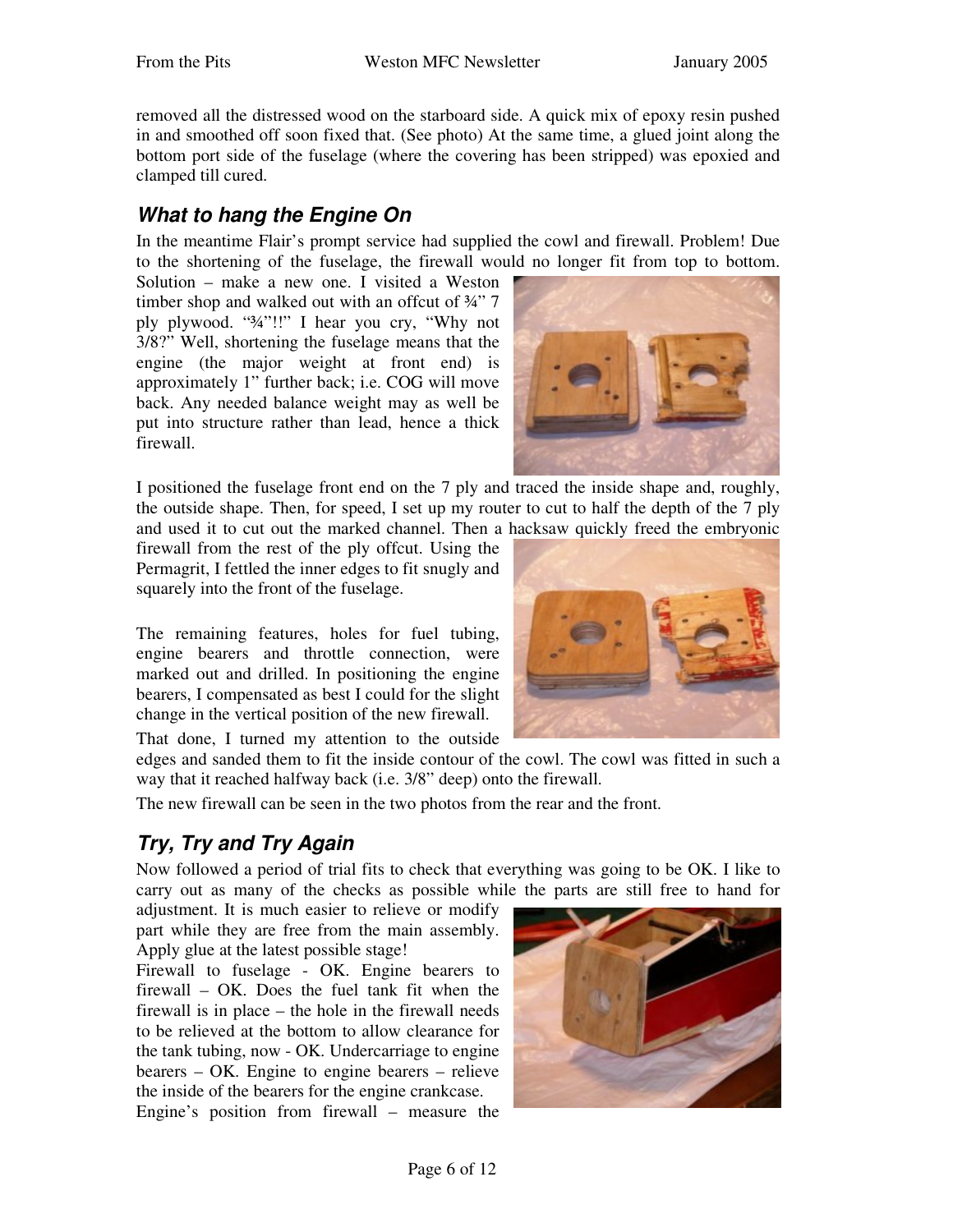length of the cowl and position the engine such that the back of the spinner is the measured length from the firewall. That ensured a clearance between spinner and cowl of 3/8". I moved the engine rearwards to reduce that clearance to a more suitable size then marked its position and the position of the mounting holes. The whole of the process was checked again; distance, adjustment, position and hole positions. Then the mounting holes were drilled clearance size for 3mm bolts (sorry, it's the engineer in me, I use bolts and lock nuts, not self-taps or tapped holes)

So with engine on the bearers and the bearers on the firewall and the firewall in the fuselage and the tank in position, is there clearance for the tank plumbing? A slight rotation of the tank cap made sure of a snug fit.

Hallelujah! Time for the glue! Not!

Before you start gluing you need to make sure that there is a good key on all the surfaces to be joined. (rearrange the following phrase –grandmother teach eggs suck your to). The fuel tank compartment had been well fuel proofed when first built. I took a small drum sander (but sandpaper will do) and exposed bare wood around the inside of the fuselage front end sufficiently deep for the firewall joint plus a reinforcing strip of 6mm



quadrant. The photo shows the extent of the keying applied to the fuselage sides and bottom. The firewall is still raw wood of course.

Now is the time to get out the glue! I cleaned up all the surfaces and mixed up the epoxy resin (in my case, you may prefer other glues). I spread the resin generously to the firewall and fitted the reinforcing pieces before checking for squareness and clamping securely in position. When you get to this stage, turn out the lights and walk away!

### *Final Assembly*

After the resin had cured, I applied two coats of fuel proofer to the fuel tank compartment and the new firewall.

When that had dried, the final assembly of the modified front end could be carried out. The photo shows the part completed assembly with the tank installed and the plumbing ready to be connected. The light area under the port side of the engine bearer is a piece of aluminium to apply right side thrust.

The next photo shows the engine installed with the plumbing completed. The throttle link came from my 'bits' box and was attached (by a ball link) to the carburettor first. The movement of the carburettor control arm was measured and the movement checked against the throttle servo to verify which hole to use for the clevis. I then used my transmitter to set up the throttle as best I could



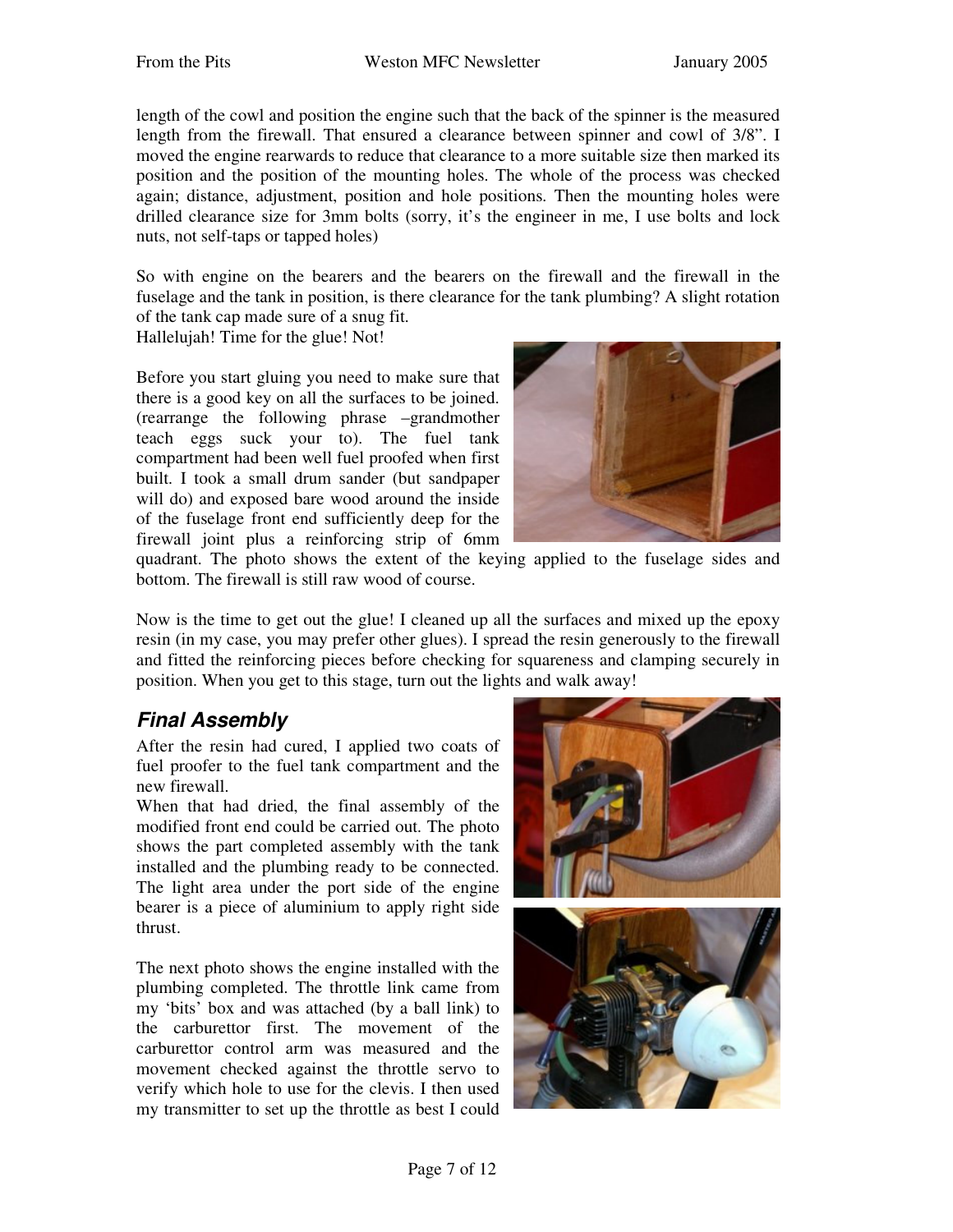prior to running up the engine. At the same time, I checked over the other parts of the radio equipment to verify that no damage had been incurred elsewhere. I will carry out a range check later before any attempt to fly; the garage just ain't big enough!

The tank hatch no longer fitted now, of course. After some careful measuring to get the length and the front angle right, the trusty hacksaw and Permagrit made short work of the front edge. A small peg for location and some fuel proofer on the raw wood finished the hatch.

Finally, I reattached the main undercarriage legs which I had had stored temporarily during the repairs with the final result shown alongside.



The cowl has not yet been cut and trimmed for the engine and silencer; that will be a story for another day.

You will be pleased to know that when I ran up the engine at the field, only a few minor adjustments to the throttle link and trim were necessary to have the engine running smoothly and idling well.

Now, where did I put those wings?…………….

P.S. The wings were massaged back into shape using a heat gun. A couple of patches were applied to the covering and the wing strapped back onto the fuselage with no problem. The Kite has since flown successfully

**Robin Muir**

### **Seen at the Field**



This Super Decathlon by **Bernard Sutton** is up to Bernard's usual high standard of finish, covered in ProFilm with trim from self-adhesive vinyl. It's powered by a Saito 65 bought from Dennis' shop in Weston for £60 complete with an airframe!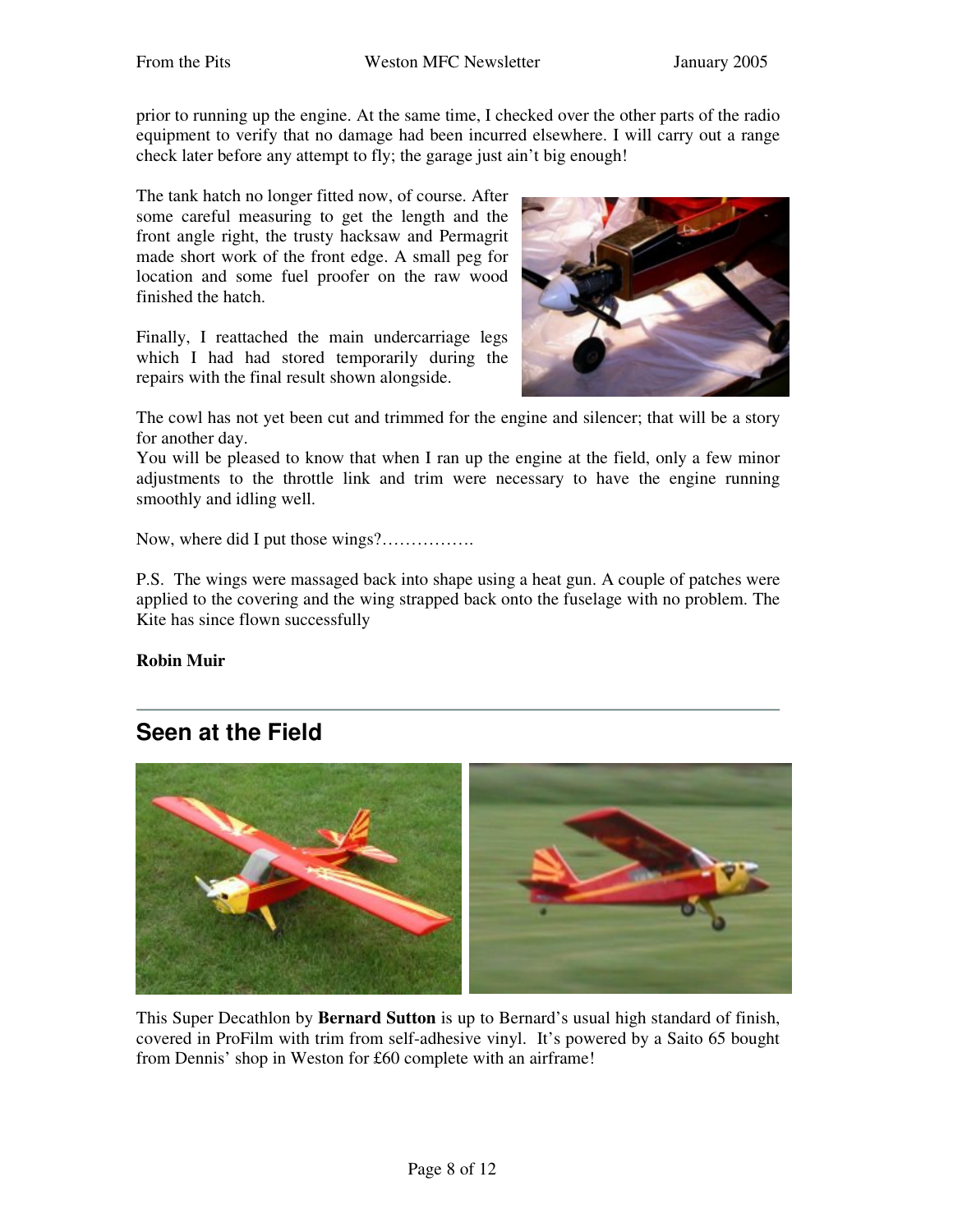### **Jokes**

A couple of (vaguely) model / aviation related jokes from **Alan Meaney**…

#### FREE RIDE

A farmer and his wife went to a fair. The farmer, who had never been on an aeroplane, was fascinated by a stunt plane and asked the pilot how much a ride would cost. "£20 for three minutes" the pilot replied. "That's too much" said the farmer. The pilot thought for a second and then said, "I'll make you a deal. If you and your wife ride for 3 minutes without uttering a sound, the ride will be free. But if you make any sound at all, you'll have to pay me the £20." The farmer and his wife agreed and went for a thrilling ride. After they landed, the pilot said to the farmer, "I want to congratulate you for not making a sound. You are a brave man." "Maybe so," said the farmer, "but I've got to tell you, I almost screamed when my wife fell out."

#### HUSBAND AND WIFE TALE

A husband is at home working on his latest model aircraft when his wife interrupts his train of thought, "Honey, could you fix the light in the hallway? It's been flickering for weeks now"

He looks at her and says angrily; "Fix the light, now? Does it look like I have a SWEB logo printed on my forehead? I don't think so!"

The wife asks, "Well then, could you fix the fridge door? It won't close right."

To which he replied, "Fix the fridge door? Does it look like I have Hotpoint written on my forehead? I don't think so."

Fine, she says, "Then you could at least fix the steps to the front door?" They're about to break."

"I'm not a damn carpenter and I don't want to fix the steps", he says. "Does it look like I have Woodies DIY written on my forehead? I don't think so. I've had enough. I'm going to the flying field!!! "

So he goes to the field and flies for a couple of hours. He starts to feel guilty about how he treated his wife, and decides to go home and help out. As he walks into the house he notices the steps are already fixed. As he enters the house, he sees the hall light is working. As he goes to get a beer, he notices the fridge door is fixed.

"Honey", he asks, "how'd all this get fixed?"

"Well", she said, "when you left I sat outside and cried. Just then a nice young man asked me what was wrong, and I told him. He offered to do all the repairs, and all I had to do was either go to bed with him or bake a cake."

"So what kind of cake did you bake him?"

"hellooooo......." She replied, "do you see Delia Smith written on my forehead? I don't think so!"

## **Flying League 2004**

Only two events of the flying league were held last year, but the clear winner overall was **Paul Lathall** who receives the trophy.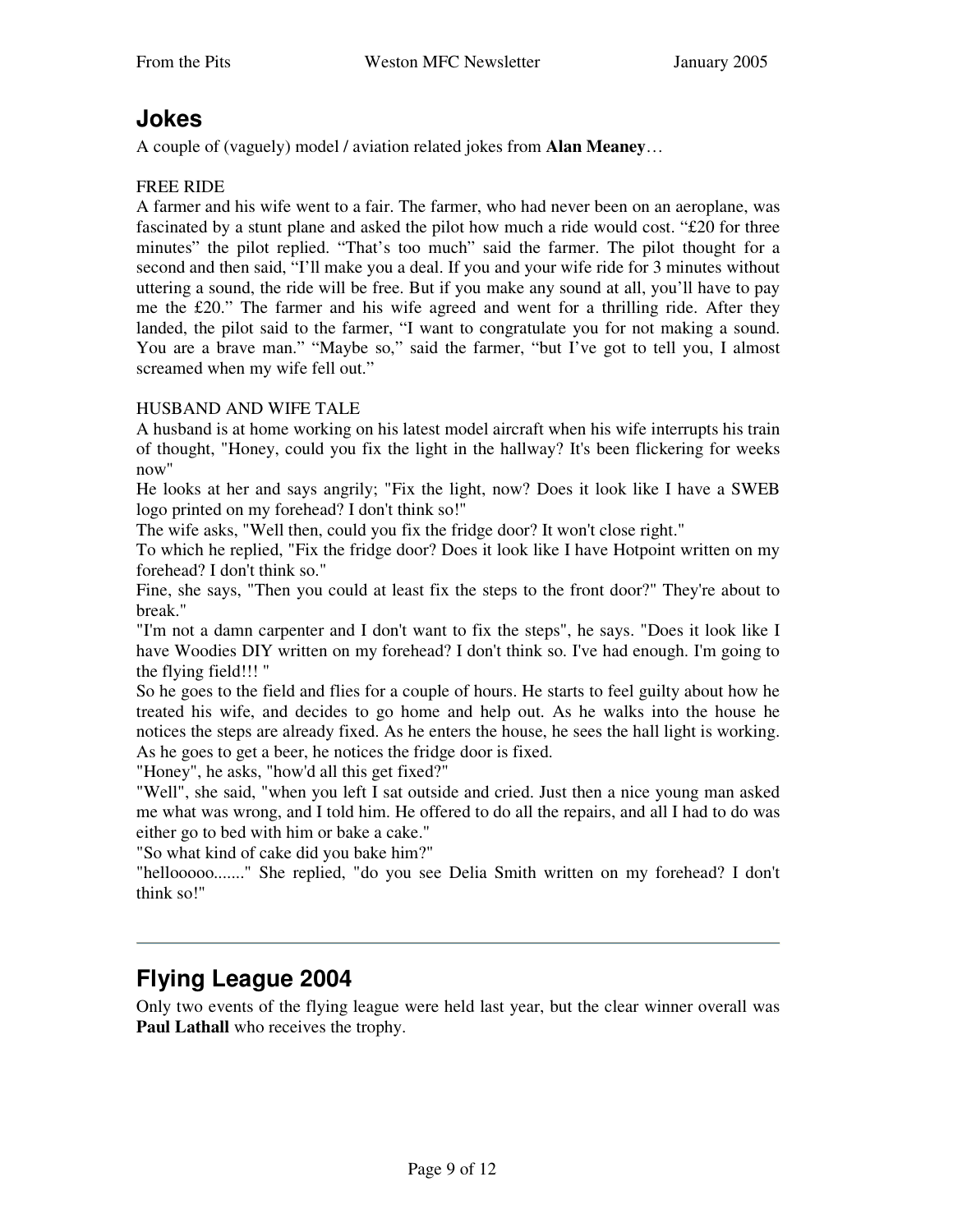## **Membership**

Please Note: The 2004 BMFA insurance for club members ran out on 31st December 2004. If you have not renewed your membership with the club or do not have recognised alternative insurance you will no longer be insured. In accordance with club rules you must not fly from the club site. Those of you who have sent in your membership renewals with payment are of course covered even though BMFA may not yet have sent out the insurance certificates. They are a bit busy at the moment! If you are in any doubt I have records of all who are covered.

Peter Jones Membership Secretary

## **Sunset Times for 2005**

As you all know, flying at Wick must stop 15 mins before Sunset on any day (or 1745 on Sat  $& 1545$  on Sun, if earlier). Here are the sunset times for this year, which are also posted on the notice board at the field. It is a condition of our planning permission for the flying field that the times are made available to all members in this way.

All times are GMT except between 0100 on the last Sunday in March and 0100 on the last Sunday in October when the times are BST (1 hour in advance of GMT).

| <b>JANUARY</b> |      | <b>FEBRUARY</b> |      | <b>MARCH</b>     |      |
|----------------|------|-----------------|------|------------------|------|
| 1              | 1615 | 5               | 1709 | 5                | 1800 |
| 8              | 1623 | 12              | 1722 | 12               | 1812 |
| 15             | 1633 | 19              | 1735 | 19               | 1823 |
| 22             | 1645 | 26              | 1747 | 26               | 1835 |
| 29             | 1657 |                 |      |                  |      |
| <b>APRIL</b>   |      | <b>MAY</b>      |      | <b>JUNE</b>      |      |
| $\overline{2}$ | 1947 | $\overline{7}$  | 2044 | $\overline{4}$   | 2122 |
| 9              | 1958 | 14              | 2055 | 11               | 2128 |
| 16             | 2010 | 21              | 2105 | 18               | 2131 |
| 23             | 2022 | 28              | 2114 | 25               | 2132 |
| 30             | 2033 |                 |      |                  |      |
| <b>JULY</b>    |      | <b>AUGUST</b>   |      | <b>SEPTEMBER</b> |      |
| $\overline{2}$ | 2131 | 6               | 2051 | 3                | 1953 |
| 9              | 2127 | 13              | 2038 | 10               | 1938 |
| 16             | 2121 | 20              | 2024 | 17               | 1922 |
| 23             | 2113 | 27              | 2009 | 24               | 1906 |
| 30             | 2102 |                 |      |                  |      |
| <b>OCTOBER</b> |      | <b>NOVEMBER</b> |      | <b>DECEMBER</b>  |      |
| 1              | 1850 | 5 <sup>5</sup>  | 1638 | 3                | 1606 |
| 8              | 1834 | 12              | 1627 | 10               | 1604 |
| 15             | 1819 | 19              | 1618 | 17               | 1604 |
| 22             | 1804 | 26              | 1611 | 24               | 1607 |
| 29             | 1751 |                 |      | 31               | 1613 |
|                |      |                 |      |                  |      |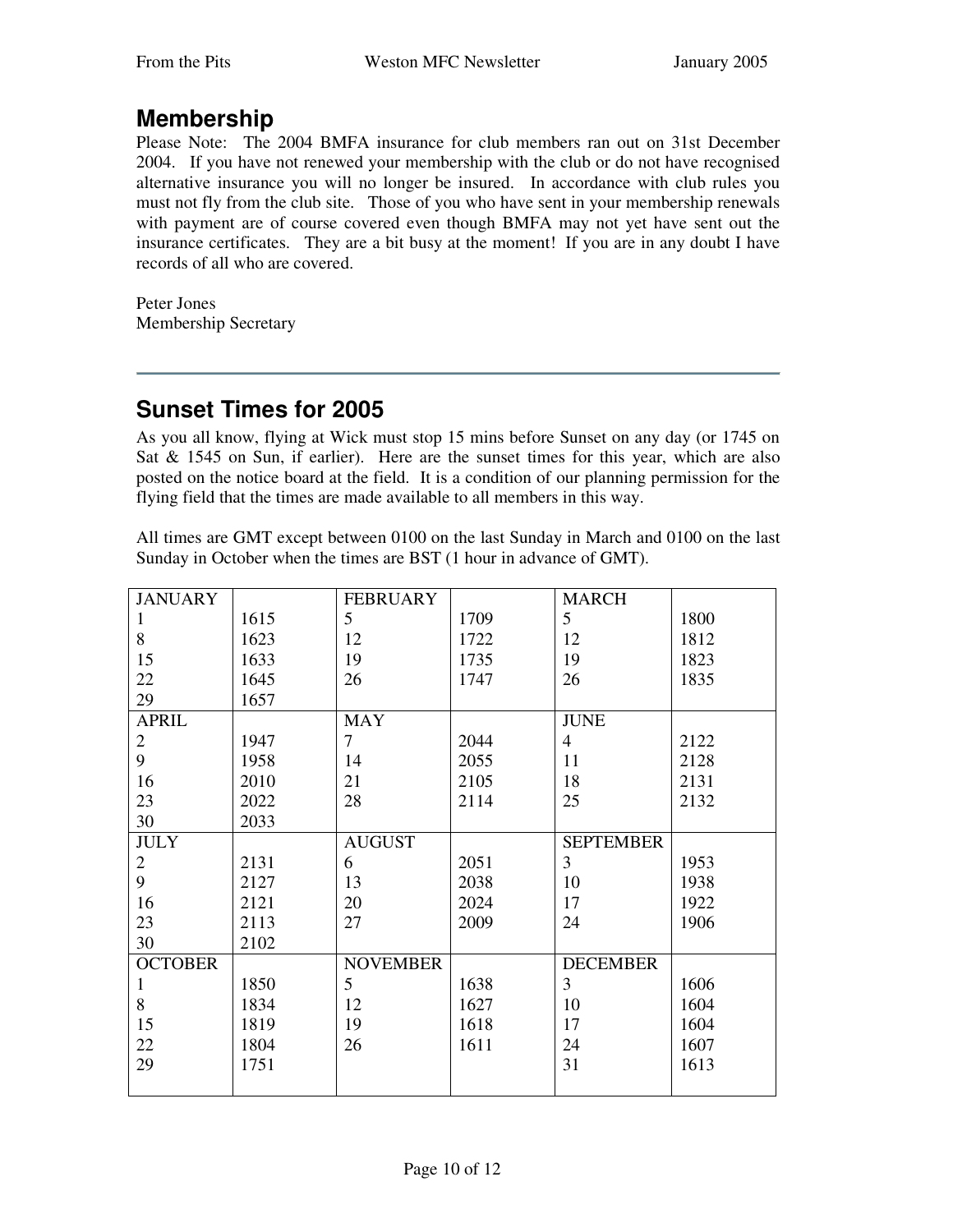## **Crossword Answers**

Here are the answers to last issue's puzzle. Hope you got them all.

|                                                                                                                                                                                                                                                                                                                                                                                  |                              |                 |                |                  |                | 1<br>Υ                | A                            | $\overline{\mathbf{c}}$<br>W |                   | $\overline{\overline{3}}$<br>A |                           | 4<br>G                         |                      |                |                      |   |                       |                     |             |   |                                      |
|----------------------------------------------------------------------------------------------------------------------------------------------------------------------------------------------------------------------------------------------------------------------------------------------------------------------------------------------------------------------------------|------------------------------|-----------------|----------------|------------------|----------------|-----------------------|------------------------------|------------------------------|-------------------|--------------------------------|---------------------------|--------------------------------|----------------------|----------------|----------------------|---|-----------------------|---------------------|-------------|---|--------------------------------------|
| $\overline{5}$<br>T                                                                                                                                                                                                                                                                                                                                                              |                              |                 |                |                  |                |                       |                              | L                            |                   | G                              |                           | $\overline{6}$<br>$\mathsf{R}$ | U                    | 7<br>B         | B                    | E | $\overline{R}$        | $\overline{8}$<br>B | A           | N | D                                    |
| A                                                                                                                                                                                                                                                                                                                                                                                |                              |                 |                |                  | 9<br>A         | S                     | H                            | C                            | O                 | M                              | B                         | E                              |                      | $\mathsf{R}$   |                      |   |                       | $\mathbf{I}$        |             |   |                                      |
| 10<br>L                                                                                                                                                                                                                                                                                                                                                                          | $\overline{R}$               | V               | I              | N                | E              |                       |                              | K                            |                   |                                |                           | M                              |                      | I              |                      |   |                       | P                   |             |   | $\overline{\mathbf{M}}$              |
| L                                                                                                                                                                                                                                                                                                                                                                                |                              |                 |                |                  | $\mathsf{R}$   |                       |                              | $\sqrt{12}$<br>$\frac{S}{S}$ | T                 | A                              | L                         | L                              |                      | D              |                      |   |                       | L                   |             |   | E                                    |
|                                                                                                                                                                                                                                                                                                                                                                                  | $\frac{13}{W}$               | E               | S              | Т                | O              | N                     |                              | $\mathsf T$                  |                   |                                |                           |                                |                      | G              |                      |   |                       | Α                   |             |   | $\mathsf T$                          |
|                                                                                                                                                                                                                                                                                                                                                                                  |                              |                 |                |                  | F              |                       |                              | L                            |                   |                                |                           | N                              |                      | E              |                      |   |                       | N                   |             |   | $\overline{H}$                       |
| $\overline{14}$<br>$\overline{J}$                                                                                                                                                                                                                                                                                                                                                |                              | $\overline{15}$ | Y              | L                | O              | N                     | $\mathsf{R}$                 | A                            | C                 | E                              | R                         |                                |                      |                | $\overline{16}$<br>Ά | N | Τ                     | E                   | N           | N | A                                    |
| U                                                                                                                                                                                                                                                                                                                                                                                |                              |                 |                |                  | I              |                       |                              | W                            |                   |                                |                           | $\overline{A}^{17}$            | L                    | $\overline{P}$ |                      |   |                       |                     |             |   | N                                    |
| $\overline{P}$                                                                                                                                                                                                                                                                                                                                                                   | $\mathsf{R}$                 | $\circ$         | $\overline{P}$ | E                |                | L                     | E                            | R                            |                   |                                |                           |                                |                      | U              |                      |   |                       |                     |             |   | O                                    |
| $\begin{array}{c} \rule{0pt}{2.5ex} \rule{0pt}{2.5ex} \rule{0pt}{2.5ex} \rule{0pt}{2.5ex} \rule{0pt}{2.5ex} \rule{0pt}{2.5ex} \rule{0pt}{2.5ex} \rule{0pt}{2.5ex} \rule{0pt}{2.5ex} \rule{0pt}{2.5ex} \rule{0pt}{2.5ex} \rule{0pt}{2.5ex} \rule{0pt}{2.5ex} \rule{0pt}{2.5ex} \rule{0pt}{2.5ex} \rule{0pt}{2.5ex} \rule{0pt}{2.5ex} \rule{0pt}{2.5ex} \rule{0pt}{2.5ex} \rule{0$ |                              |                 | U              |                  |                |                       |                              | E                            |                   |                                | $\overline{\mathbb{Z}^1}$ |                                |                      | D              |                      |   | $\sqrt{\frac{22}{5}}$ | O                   | D           | E | L                                    |
| $\sqrt{23}$                                                                                                                                                                                                                                                                                                                                                                      | $\mathsf{R}$                 | T               | M              |                  |                | $\sqrt{\frac{24}{y}}$ | $\mathbf{I}$                 | N                            | G                 |                                | E                         |                                |                      | D              |                      |   |                       |                     |             |   |                                      |
| E                                                                                                                                                                                                                                                                                                                                                                                |                              |                 | P              |                  | $\overline{A}$ |                       |                              | C                            |                   |                                | L                         |                                |                      | E              |                      |   |                       |                     |             |   | $\overline{\mathbb{R}}$ $\mathbb{W}$ |
| R                                                                                                                                                                                                                                                                                                                                                                                |                              |                 |                |                  | C              |                       | $\overline{\overline{27}}$ R | E                            | $\overline{28}$ C | E                              | I                         | V                              | $\overline{129}$     | $\mathsf{R}$   |                      |   | $\overline{130}$ G    |                     | 31<br>Ć     |   | $\mathsf{I}$                         |
|                                                                                                                                                                                                                                                                                                                                                                                  | $\frac{1}{32}$               |                 |                |                  | $\mathsf{R}$   |                       | A                            |                              | O                 |                                | C                         |                                | L                    |                | $\overline{33}$<br>Ά | I | L                     | E                   | $\mathsf R$ | O | N                                    |
|                                                                                                                                                                                                                                                                                                                                                                                  | $\overline{\mathsf{H}}$      |                 |                | $\overline{134}$ | O              | O                     | P                            |                              | N                 |                                | O                         |                                | E                    |                |                      |   | A                     |                     | Y           |   | D                                    |
|                                                                                                                                                                                                                                                                                                                                                                                  | T                            |                 |                |                  | W              |                       | Τ                            |                              | T                 |                                | P                         |                                | V                    |                |                      |   | D                     |                     | S           |   |                                      |
|                                                                                                                                                                                                                                                                                                                                                                                  | $\overline{\mathsf{P}}$      | E               | G              |                  | $\circ$        |                       | $\circ$                      |                              | A                 |                                | $\sqrt{36}$               | $\mathsf{R}$                   | A                    | N              | S                    | M | L                     | T                   | T           | E | $\mathsf{R}$                         |
|                                                                                                                                                                                                                                                                                                                                                                                  | M                            |                 |                |                  | $\sqrt{37}$    | U                     | R                            | B                            | $\mathbf{I}$      | N                              | E                         |                                | T                    |                |                      |   | Α                     |                     | A           |   |                                      |
|                                                                                                                                                                                                                                                                                                                                                                                  | U                            |                 |                |                  |                |                       |                              |                              | N                 |                                | $\mathsf R$               |                                | O                    |                |                      |   | Τ                     |                     | L           |   |                                      |
|                                                                                                                                                                                                                                                                                                                                                                                  | $\sqrt{38}$<br>$\frac{N}{2}$ | E               | W              | S                | L              | E                     | T                            | T                            | E                 | $\mathsf{R}$                   |                           |                                | 39<br>$\overline{R}$ | A              | D                    | I | O                     |                     |             |   |                                      |
|                                                                                                                                                                                                                                                                                                                                                                                  | Κ                            |                 |                |                  |                |                       |                              |                              | $\mathsf R$       |                                |                           |                                |                      |                |                      |   | R                     |                     |             |   |                                      |

# **Spot the Model**

I'm building again. It's another scale model, although slightly more "semi-scale" this time. Can you guess what it is from these scrap views of the real thing? Answer next issue.